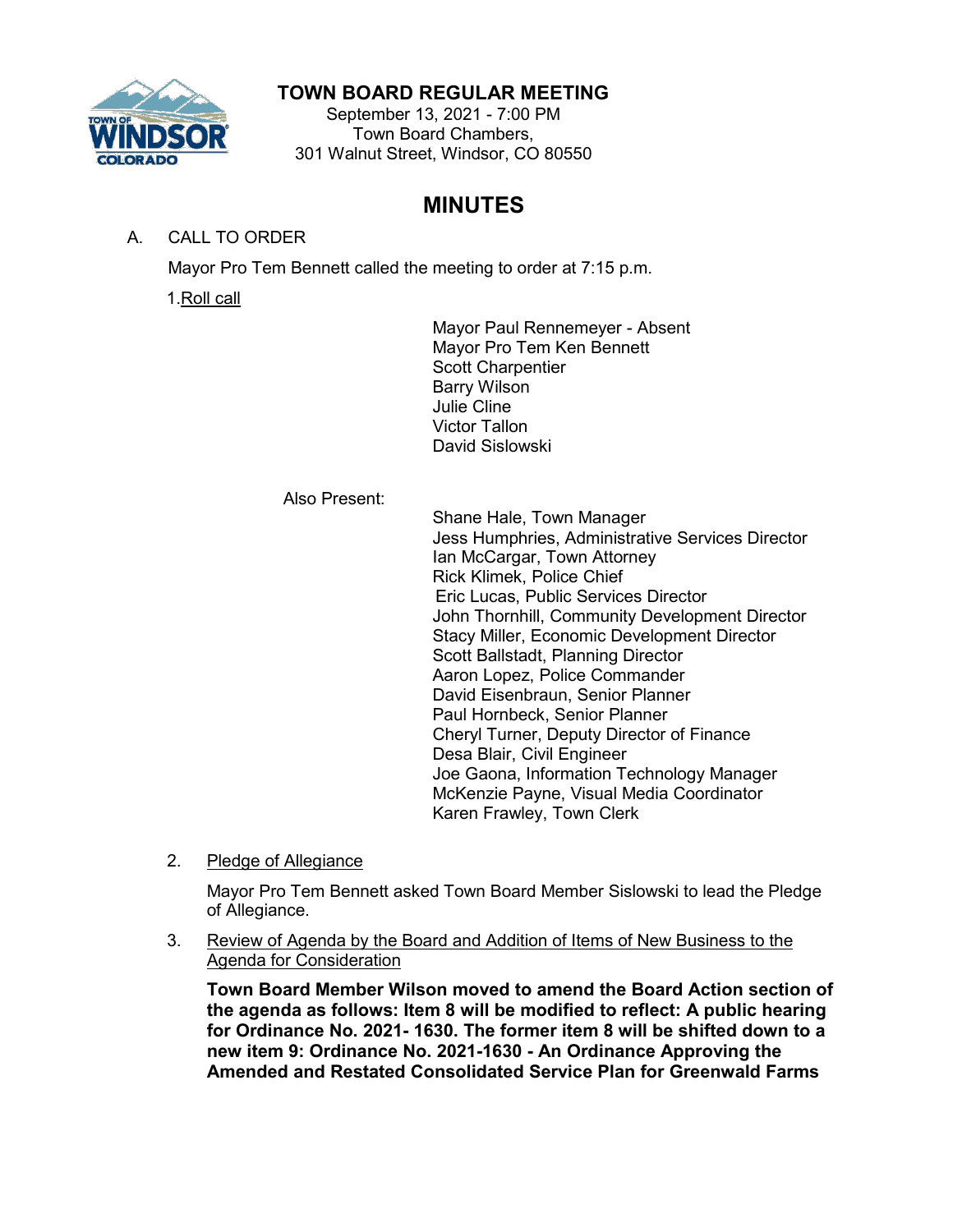**Metropolitan District Nos. 1 & 2, Amended and Restated Service Plan for Tacincala Metropolitan District Nos. 1-5, and Service Plan for Prairie Song Metropolitan District Nos. 8 & 9, Unified Into The Consolidated Service Plan for Prairie Song Metropolitan District Nos. 1-9, and Authorizing the Execution of an Intergovernmental Agreement Between the Town and the Districts. The former item 9 will be re-numbered item 10 to accommodate the foregoing., Board Member Cline seconded the motion. Roll call on the vote resulted as follows; Yeas - Bennett, Charpentier , Cline, Sislowski, Tallon, Wilson; Motion Passed.**

- 4. Proclamation
	- Suicide Prevention Awareness Month

Mayor Pro Tem Bennett read the proclamation for Suicide Prevention Awareness Month aloud.

- 5. Board Liaison Reports
	- Town Board Member Charpentier Chamber of Commerce, Clearview Library Board

Town Board Charpentier reported that the Clearview Library Board will be meeting next

week and does not have an update to provide at this time.

Town Board Charpentier reported that the Chamber of Commerce will have an update to provide at the next meeting.

• Town Board Member Wilson - Planning Commission, Larimer County Behavioral Health Policy Council

Town Board Member Wilson reported that the Planning Commission has nothing to report at this time.

Town Board Member Wilson reported that the Larimer County Behavioral Health Policy

Council met on September 13th and discussed the following.

The BHPC heard from 2 Impact Grant recipients: Daniel from the Housing Catalyst:<https://housingcatalyst.com/>

> [Housing Catalyst Affordable Housing in Fort Collins](https://housingcatalyst.com/) Housing Catalyst is a Fort Collins, mission-driven real estate developer that designs, builds and serves mixed-income affordable housing communities in [Northern Colorado.](https://housingcatalyst.com/) housingcatalyst.com

Necole Hampton from the Office of the Larimer County District Attorney:<https://www.larimer.org/da>

[District Attorney | Larimer County](https://www.larimer.org/da)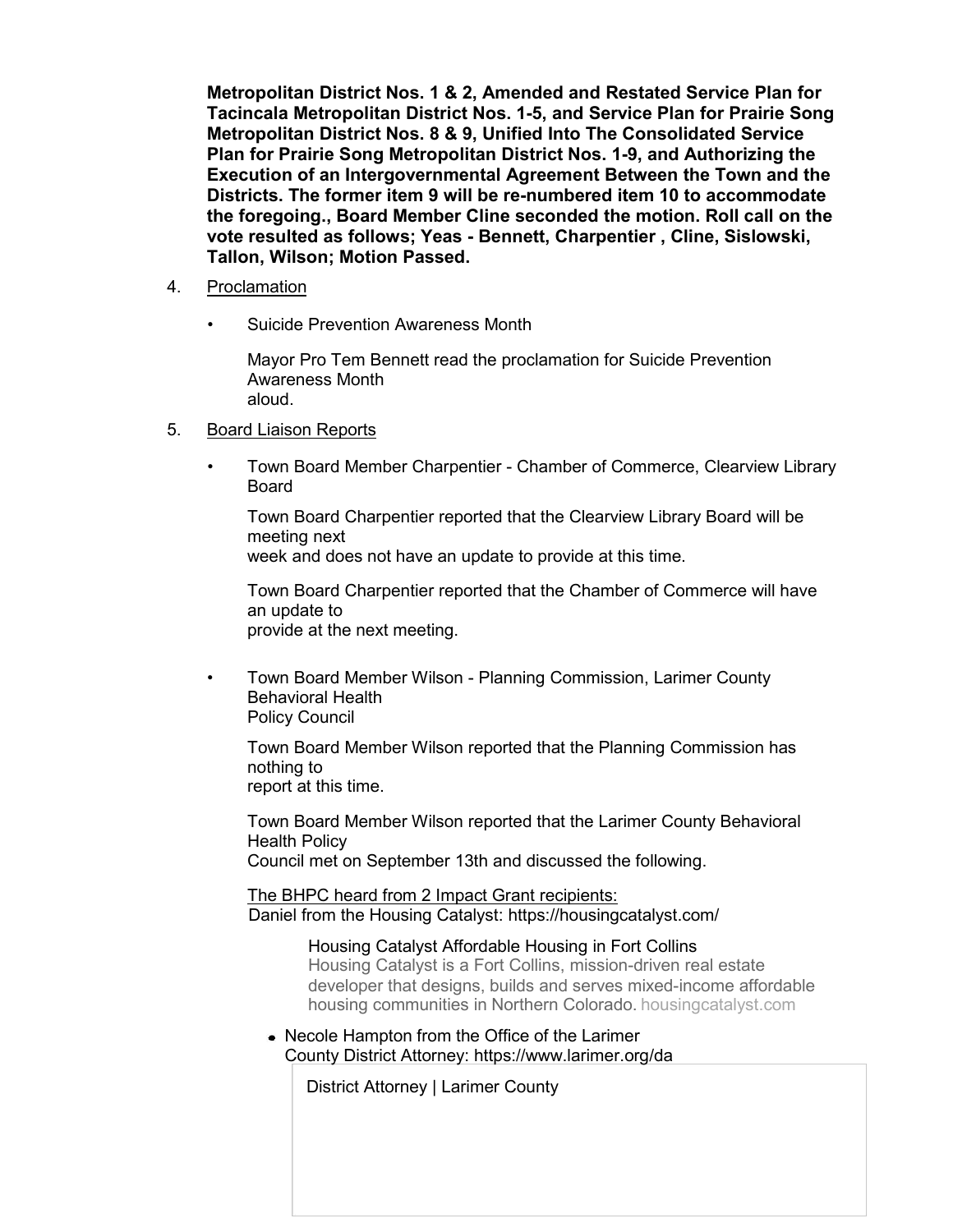Emails to elected officials\* which are marked private or internal will not be posted on the County's public website viewable by others. Even emails marked private, however, may be subject to public disclosure under public records requirements including the Colorado Open Records Act (CORA), with limited exceptions. For this reason, elected officials cannot guarantee emails marked private will ... [www.larimer.org](http://www.larimer.org/)

Facility Update: Locked in at a Guaranteed Maximum Price of \$48 million. Estimated

completion: May or 2023.

2021 Impact Grants: The Policy Council sent a recommendation to the Larimer County Board of County Commissioners to award 39 grants totaling \$2.5 million. The Larimer county Board of County Commissioners will consider the recommendation on September 21, 2021. The total amount of grants requested was \$4.7 million. 17 requests were denied.

NEXT BHPC MEETING: October 4, 2021 in person @ 200 Peridot Ave., Loveland,

CO 80537 - Big Thompson & Pundre River Rooms (1st Floor). Do to COVID-19, the meeting may be held over Zoom.

## Resources:

- The BHPC Website for roster, bylaws, meetings, agendas, and minutes:<https://www.larimer.org/boards/behavioral-health-policy-council>
- Larimer County Behavioral Health Dashboard:<https://www.larimer.org/behavioralhealth/data>
- New Larimer County Behavioral Health Facility (planned opening early 2023):<https://www.larimer.org/behavioralhealth/facility>
- The BHPC Grants Summary Dashboard: [https://www.larimer.org/behavioralhealth/impactfund](https://www.larimer.org/behavioralhealth/impactfund-portfolio-review)[portfolio-review](https://www.larimer.org/behavioralhealth/impactfund-portfolio-review)

The Larimer County Behavior Health Services (BHS) Annual Report:<https://www.larimer.org/behavioralhealth/impactfund-portfolio-review>

• Mayor Pro Tem Bennett – Water and Sewer Board, 34, and I-25 Coalition's

Mayor Pro Tem Bennett reported that Water and Sewer Board will be meeting on Wednesday morning and has no update to provide at this time.

Mayor Pro Tem Bennett reported that the 34 Coalition has been meeting once a quarter, so there is no update to provide at this time.

Mayor Pro Tem Bennett reported that the I-25 Coalition discussed the progress being made on I-25. The weather has been good so they have been able to make a lot of progress.

• Town Board Member Cline – Tree Board, Poudre River Trail Corridor Authority, Historic Preservation Commission

Town Board Member Cline reported that the Tree Board met and discussed the tree tips that go in the 2022 calendar.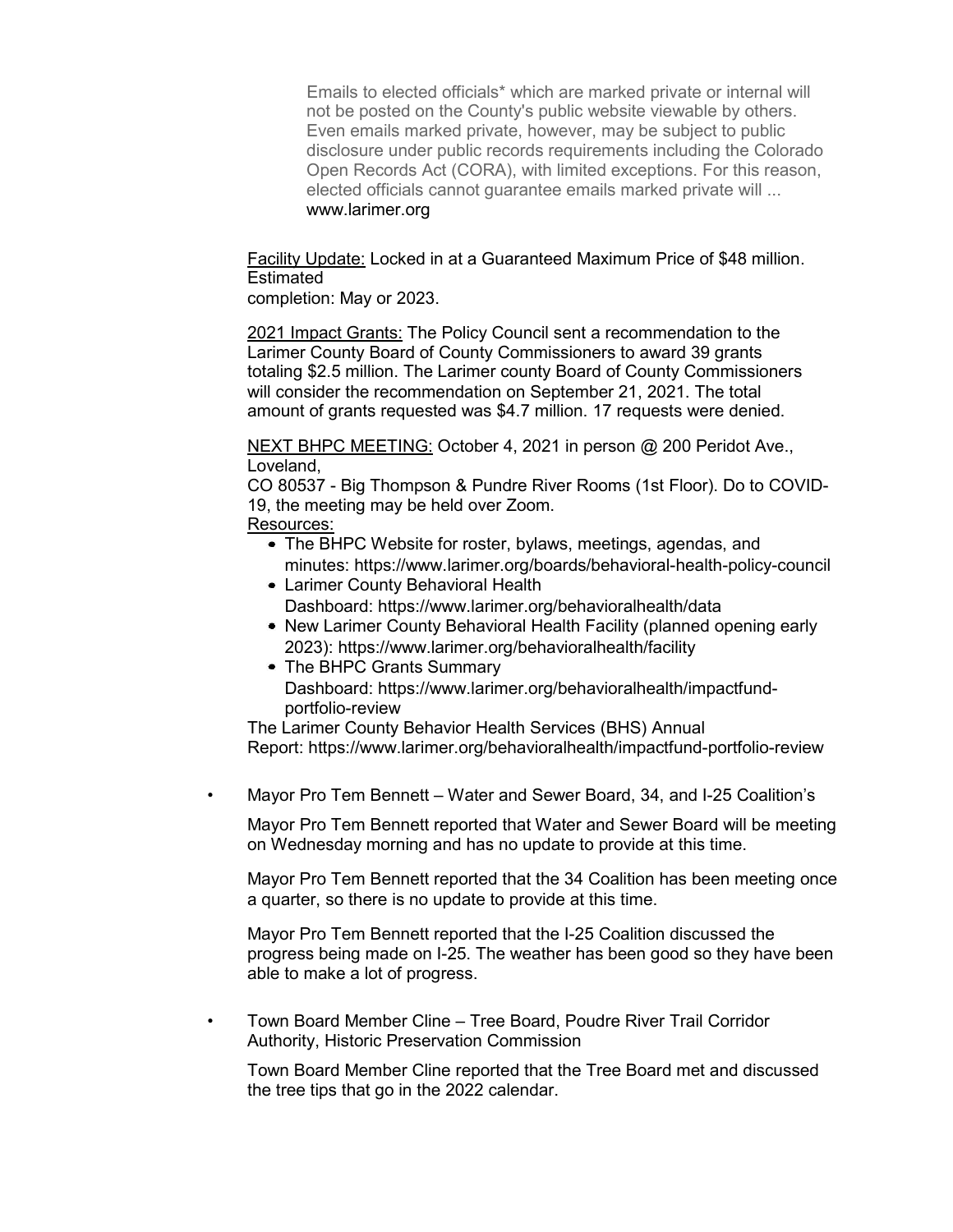Town Board Member Cline reported that Historic Preservation Commission met last week and are working on a plaque design for local historical landmarks.

Town Board Member Cline reported that the Poudre River Trail Corridor Authority met last week and are working on putting out the job posting and job description for the executive director position that will be available January next year. The Authority is also working on the Party on the Poudre to be held on Wednesday, October 6<sup>th</sup>-20<sup>th</sup>.

• Town Board Member Tallon - Parks, Recreation and Culture Advisory Board, Great Western Trail Authority

Town Board Member Tallon reported that the Parks, Recreation, and Culture Advisory Board did not meet this month due to Heritage Day.

Town Board Member Tallon reported that the Great Western Trail Authority met and finances are operating in the black. Every month the trail is being used more and more and there is still some damage being reported due to horses being on the trail.

• Town Board Member Sislowski - Windsor Housing Authority, Windsor Severance Fire District

Town Board Member Sislowski reported that there are no updates to report at this time for either board.

- Mayor Rennemeyer Downtown Development Authority, North Front Range MPO Mayor Rennemeyer was absent and did not have an update to provide.
- 6. Public Invited to be Heard

Mayor Pro Tem Bennett opened the meeting up for public comment, to which there was none.

#### B. CONSENT CALENDAR

- 1. Minutes of the August 23, 2021 Town Board Regular Meeting K. Frawley, Town Clerk
- 2. Boards and Commissions Appointments K. Frawley, Town Clerk During the week of September 7th, Mayor Rennemeyer and Mayor Pro Tem Bennett conducted various Board and Commissions interviews for vacant seats. The following individuals are being recommended for appointment.

Tree Board Sue Bielawski - Term expiring September 2024

Historic Preservation Commission Kris Jabs - Term expiring March 2023

Windsor Arts Commission Alexander Block - Term expiring September 2022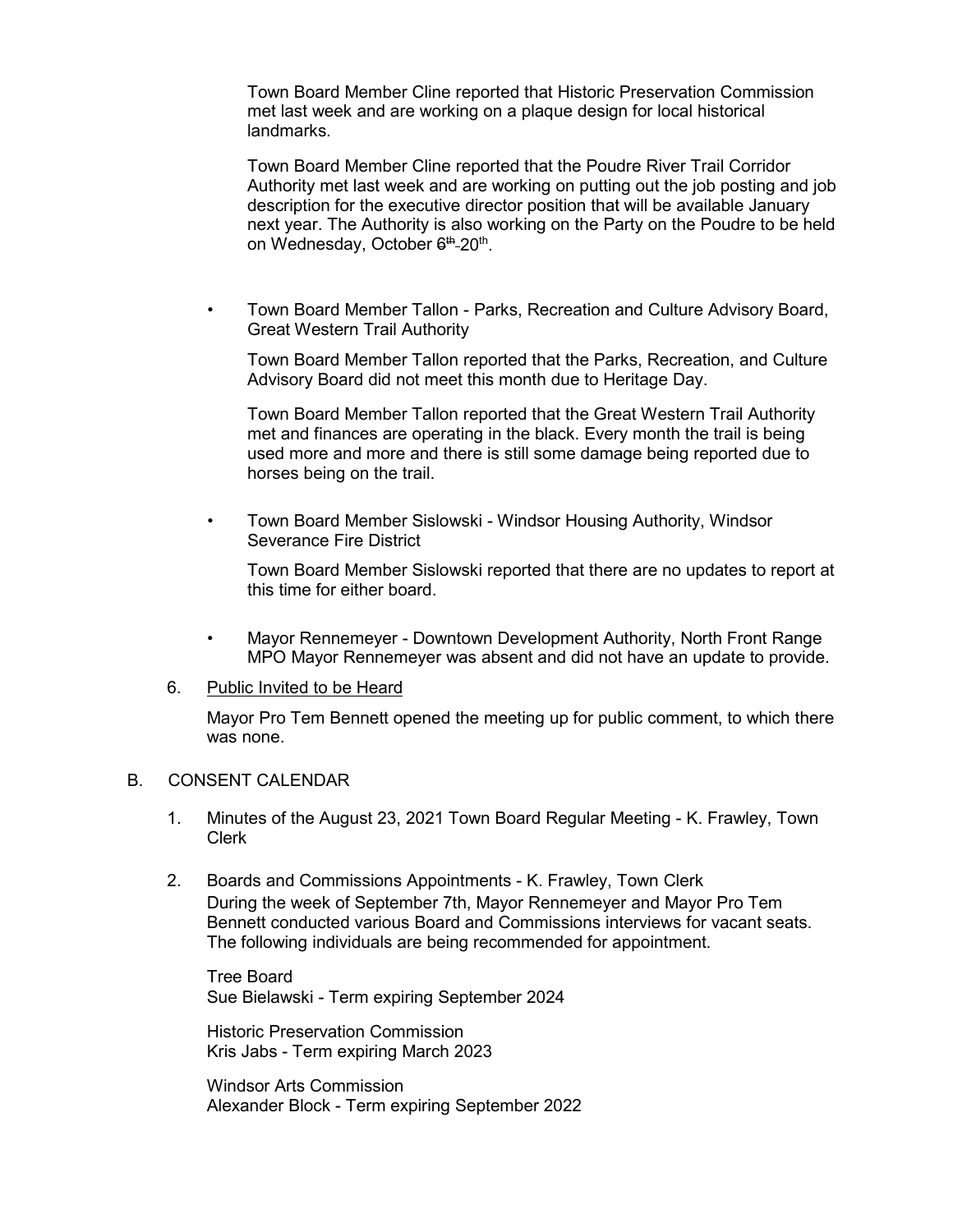Shelley Kawamura - Term expiring September 2023 Laurie Bess - Term expiring September 2023 Carolyn Wagner Snyder - Term expiring September 2024 Tiffany Elliott - Term expiring September 2024 Caroline Nutt - Term expiring September 2024

- 3. Report of Bills August 2021 D. Moyer, Finance Director
- 4. Resolution No. 2021-57 Vacating Easement for Water Line Facility D. Blair The proposed Les Schwab development fronts Hwy 392 on the south side of the site. On the east side is Grease Monkey and Bob's Carwash, and on the west side is a regional retention pond.

A utility easement was dedicated for a new fire hydrant, but the site plan has been revised and the hydrant moved. Therefore the easement is no longer in the correct location and must be vacated.

5. Resolution No. 2021-58 Approving and Accepting Easement for Water Line Facility - D. Blair

The proposed Les Schwab development includes a Town owned and maintained fire hydrant located in the middle of the site. The hydrant and branch line will require an easement.

**Town Board Member Tallon moved to approve the consent calendar as presented, Town Board Member Sislowski seconded the motion. Roll call on the vote resulted as follows; Yeas - Bennett, Charpentier , Cline, Sislowski, Tallon, Wilson; Motion Passed.**

- C. BOARD ACTION
	- 1. Public Hearing Final Major Subdivision Raindance Subdivision 19th Filing David Nelson/Martin Lind, owner/applicants, and Morgan Kidder, applicant's representative

The applicant, Mr. Lind, has submitted, on behalf of the owner Mr. David Nelson, a final major subdivision plat known as RainDance Subdivision Nineteenth Filing. The Raindance Subdivision Nineteenth Filing continues the character and patterns of Raindance development. Continuation of pedestrian walks allow for connection of regional trails and tie into the overall Raindance project.

The project is located on Lot 2 of the Raindance Subdivision Eighteenth Filing, on the southeastern side of Iron Wheel Drive, the northeastern side of Falling Leaf Drive and the southwestern side of Long Shadow Drive. The project intent is to construct 1 and 2-story, single family, buildings on the 3.62-acre site. The site consists of 18 total lots with an overall density of 4.97 DU/AC. Based on the current site plan, total parking required at 2.0/DU would be 36 spaces. Each lot provides 1- 2 garage parking spaces, with parking also provided in the driveway. Additionally, on-street parking will be provided on Long Shadow Drive. A loop lane will be constructed along Falling Leaf Dr. where more parking will be available. The current zoning of the site is RMU with P.U.D. overlay. This project meets all P.U.D. standards.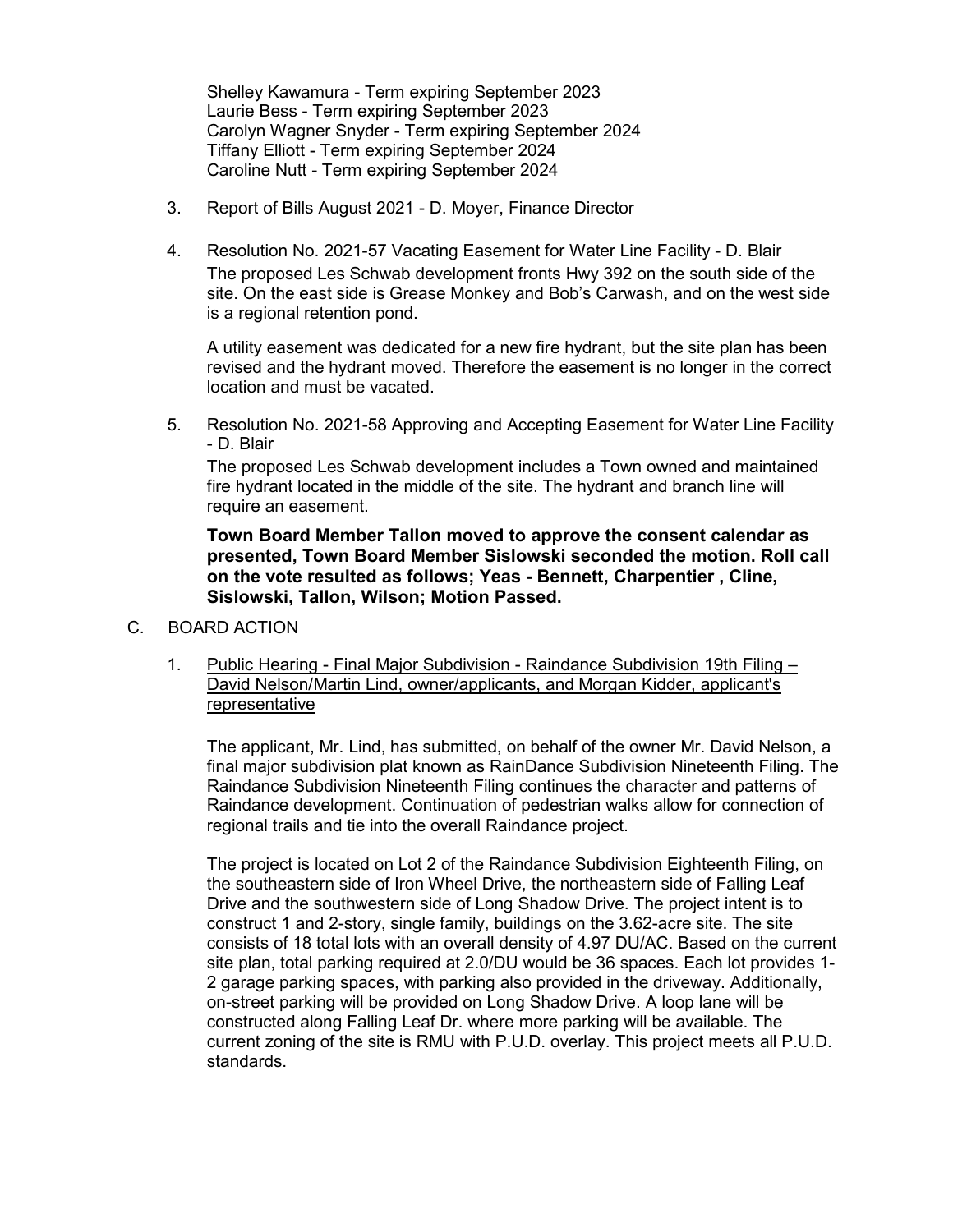Access to the site is provided through proposed streets in the 18th Filing. Falling Leaf Drive on the southwestern side and the existing Long Shadow Drive on the northeastern side. No new water or sewer utility main lines will be installed with this project, however utility services for the buildings along Long Shadow Drive will be installed.

#### **Town Board Member Sislowski moved to open the public hearing, Board Member Cline seconded the motion. Roll call on the vote resulted as follows; Yeas - Bennett, Charpentier , Cline, Sislowski, Tallon, Wilson; Motion Passed.**

Town Board Member Wilson stated the following, "Mayor Pro Tem Bennett, for the record I would like to point out that in my capacity as a Town Board liaison to the Planning Commission. I was present at the Planning Commission meeting during which this matter and other matters were previously presented. I wish to state that my participation in the Planning Commission proceedings has in no way influenced me in my capacity as a Town Board member this evening. I will make my decision and cast my vote this evening based solely on the evidence presented during this public hearing."

Discussion ensued between the Board and staff.

## **Town Board Member Tallon moved to close the public hearing, Town Board Member Wilson seconded the motion. Roll call on the vote resulted as follows; Yeas - Bennett, Charpentier , Cline, Sislowski, Tallon, Wilson; Motion Passed.**

2. Resolution No. 2021-59 A Resolution approving Final Major Subdivision – Raindance Subdivision 19th Filing - David Nelson/Martin Lind, owner/applicants, and Morgan Kidder, applicant's representative

Please see public hearing item.

**Town Board Member Sislowski moved to approve Resolution No. 2021-59, Town Board Member Tallon seconded the motion. Roll call on the vote resulted as follows; Yeas - Bennett, Charpentier , Cline, Sislowski, Tallon, Wilson; Motion Passed.**

3. Ordinance No. 2021-1627 An Ordinance Creating Article XI, Chapter 7 of the Windsor Municipal Code Concerning the Regulation of Domestic Cats in the Town of Windsor

Over the years, issues have arisen concerning feral and stray cats. Feral or stray cats are considered to be unowned, free-ranging domestic cats, therefore are not addressed under any existing town codes applicable to the feeding of wildlife.

Per Chief Klimek, there have been no changes to the ordinance since the last reading.

Mayor Pro Tem Bennett opened the meeting up for public comment, to which there was none.

**Town Board Member Wilson moved to approve Ordinance No. 2021- 1627, Town Board Member Tallon seconded the motion. Roll call on the**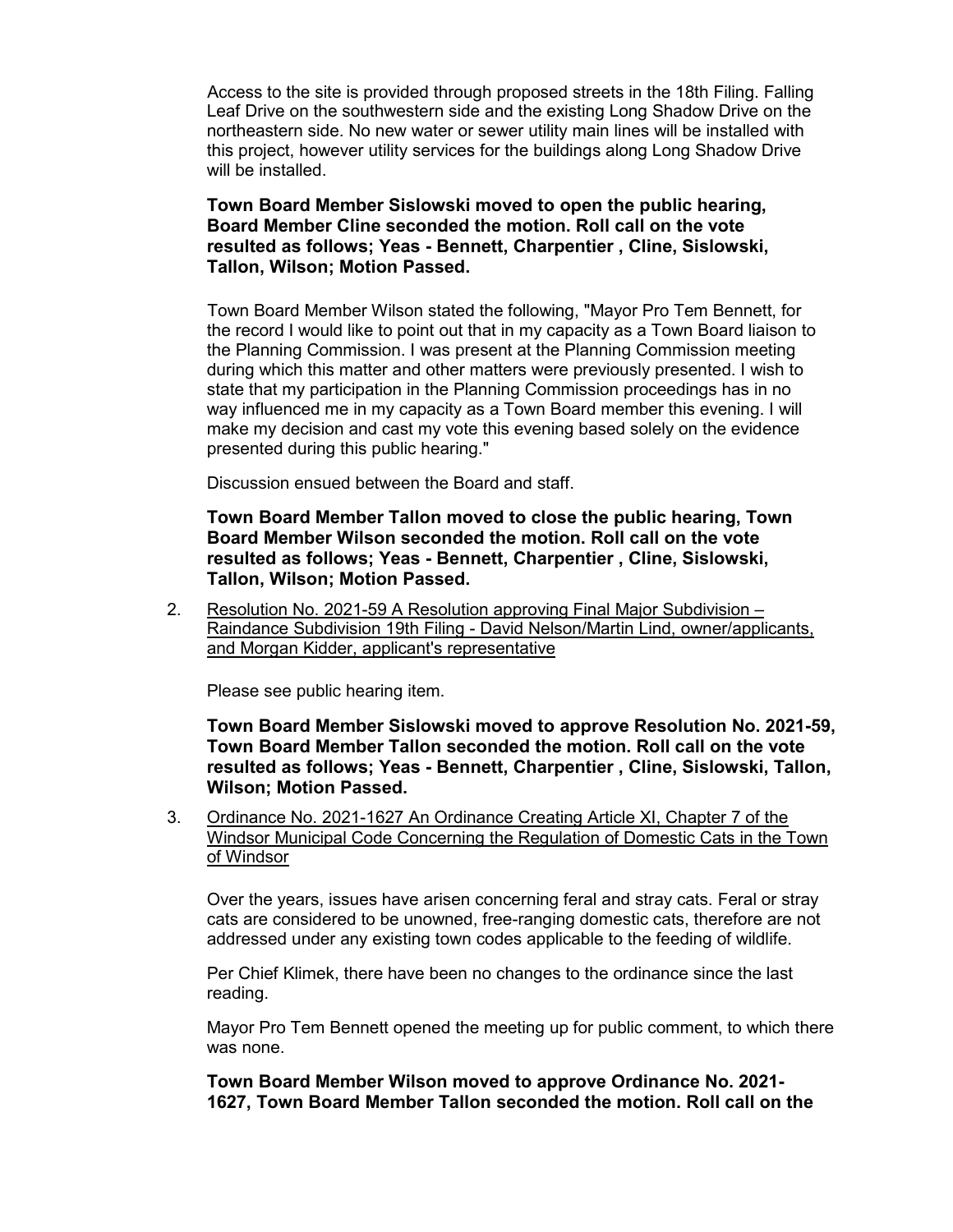**vote resulted as follows; Yeas - Bennett, Charpentier , Cline, Sislowski, Tallon, Wilson; Motion Passed.**

4. Ordinance No. 2021-1628 - Designating 423 Main Street as a Local Historic Landmark – Paul Sacco, owner/applicant

Mr. Paul Sacco, owner of 423 Main Street, has submitted a nomination to designate the property as a local historic landmark. The building was built in 1898 by John T. Perkins and originally operated as the J.T. Perkins General Merchandise Company. The building was home to a number of different businesses over the years, including a drug store, a post office, and a grocery store.

Per Mr. Hornbeck, there have been no changes to the ordinance since the last reading.

Mayor Pro Tem Bennett opened the meeting up for public comment, to which there was none.

**Town Board Member Tallon moved to approve Ordinance No. 2021- 1628, Town Board Member Sislowski seconded the motion. Roll call on the vote resulted as follows; Yeas - Bennett, Charpentier , Cline, Sislowski, Tallon, Wilson; Motion Passed.**

5. Resolution No. 2021-60 - A Resolution Approving the November 1, 2021, Fourth Amended Intergovernmental Agreement for the Establishment of Larimer Emergency Telephone Authority

Beginning in 1990, the establishment and ongoing governance of the Larimer Emergency Telephone Authority (LETA) has been addressed in a series of intergovernmental agreements. The attached Fourth Amended Intergovernmental Agreement for the Establishment of Larimer Emergency Telephone Authority ("IGA") is the latest in this series. LETA is the state-approved entity for provision of emergency telephone service in Larimer County.

**Town Board Member Wilson moved to approve Resolution No. 2021-60, Board Member Cline seconded the motion. Roll call on the vote resulted as follows; Yeas - Bennett, Charpentier , Cline, Sislowski, Tallon, Wilson; Motion Passed.**

6. Resolution No. 2021-61 A Resolution Authorizing the Assignment of the Town's Private Activity Bond Allocation for 2021 to the Housing Authority of the Town of Windsor, Colorado; Providing Other Details in Connection Therewith; and Providing an Effective Date

**Town Board Member Tallon moved to approve Resolution No. 2021-61, Town Board Member Wilson seconded the motion. Roll call on the vote resulted as follows; Yeas - Bennett, Charpentier , Cline, Sislowski, Tallon, Wilson; Motion Passed.**

7. Ordinance No. 2021-1629 - An Ordinance Providing for Authorization and Administration of Infrastructure Cost Reimbursements, and Making Certain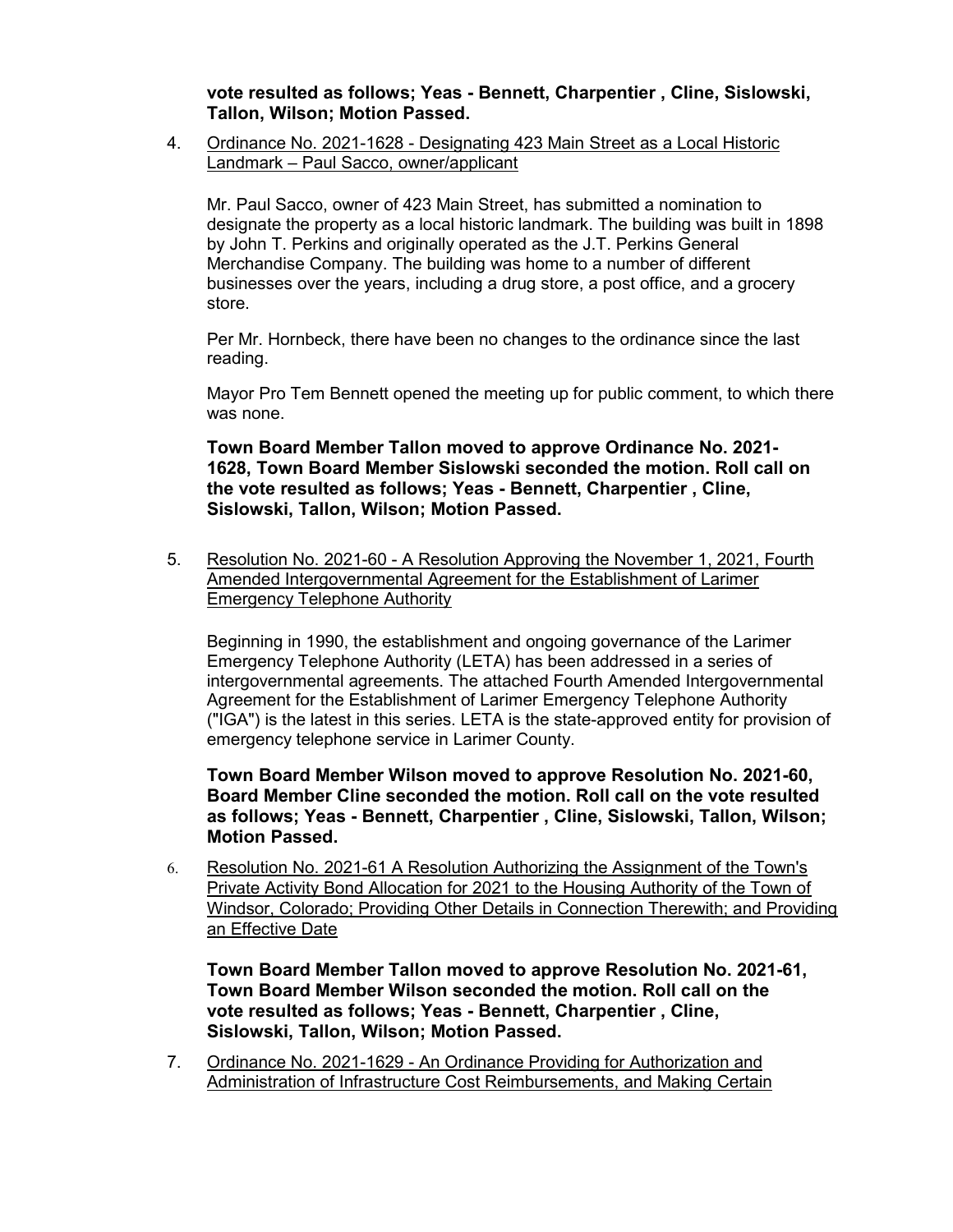Amendments to the Windsor Municipal Code Regarding Reimbursements to Developers for Infrastructure Costs

Over the last year we have been discussing updates to the Code to address inconsistencies and inefficiencies in our various provisions for reimbursements to developers for infrastructure costs that should be borne by the Town. During two separate work sessions I described how amendments to the Code will bring greater certainty, efficiency and predictability to the Town's role in reimbursing developers for road, water, sanitary sewer and stormwater drainage over- sizing. The attached Ordinance assures that infrastructure is eligible for reimbursement, authorized for reimbursement in advance by the Town, and is supported by cost analysis in advance.

Discussion ensued between Town Board and staff.

## **Town Board Member Sislowski moved to approve Ordinance No. 2021- 1629, Town Board Member Tallon seconded the motion. Roll call on the vote resulted as follows; Yeas - Bennett, Charpentier , Cline, Sislowski, Tallon, Wilson; Motion Passed.**

8. Public Hearing: Ordinance No. 2021-1630 - An Ordinance Approving The Amended And Restated Consolidated Service Plan For Greenwald Farms Metropolitan District Nos. 1 & 2, Amended And Restated Service Plan For Tacincala Metropolitan District Nos. 1-5, And Service Plan For Prairie Song Metropolitan District Nos. 8 & 9, Unified Into The Consolidated Service Plan For Prairie Song Metropolitan District Nos. 1-9, And Authorizing The Execution Of An Intergovernmental Agreement Between The Town And The Districts

The Prairie Song Metropolitan Districts No.'s 1-9 are proposed as a consolidation of existing metropolitan districts and creation of new districts to serve development in the portion of the Tacincala Annexation lying west of State Highway 257 and east of Weld County Road 15. Given the size of the land area and plans for its development, the Districts are proposing to finance significant improvements over an extended build-out.

Special Counsel Carolyn Steffl has been fully involved in review and analysis of the proposed Service Plan, and has offered her thoughts in the attached Memorandum dated September 8, 2021. Ms. Steffl will be in attendance on September 13 to answer any questions and provide her recommendations.

District representatives will also be on-hand to present their plans and provide further background for this legislative action.

**Town Board Member Wilson moved to open the public hearing, Board Member Tallon seconded the motion. Roll call on the vote resulted as follows; Yeas - Bennett, Charpentier , Cline, Sislowski, Tallon, Wilson; Motion Passed.**

Discussion ensued between Town Board, staff, and applicants.

**Town Board Member Tallon moved to close the public hearing, Town Board Member Sislowski seconded the motion. Roll call on the vote resulted as follows; Yeas - Bennett, Charpentier , Cline, Sislowski, Tallon, Wilson; Motion Passed.**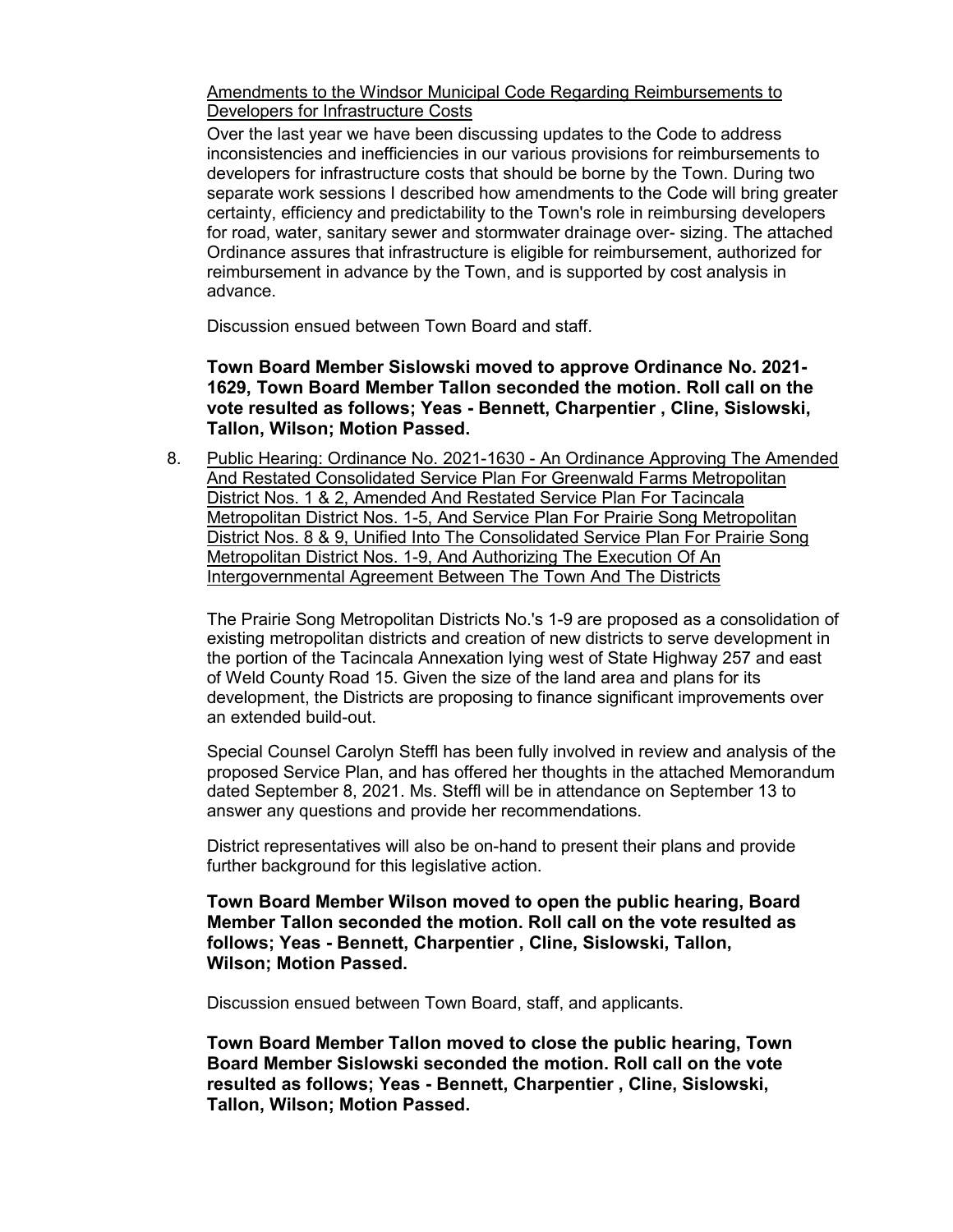9. Public Hearing: Ordinance No. 2021-1630 - An Ordinance Approving The Amended And Restated Consolidated Service Plan For Greenwald Farms Metropolitan District Nos. 1 & 2, Amended And Restated Service Plan For Tacincala Metropolitan District Nos. 1-5, And Service Plan For Prairie Song Metropolitan District Nos. 8 & 9, Unified Into The Consolidated Service Plan For Prairie Song Metropolitan District Nos. 1-9, And Authorizing The Execution Of An Intergovernmental Agreement Between The Town And The Districts

Per Mr. McCargar, nothing further to add at this time.

**Town Board Member Tallon moved to approve Ordinance No. 2021-1630, Town Board Member Wilson seconded the motion. Roll call on the vote resulted as follows; Yeas - Bennett, Charpentier , Cline, Sislowski, Tallon, Wilson; Motion Passed.**

10. Ordinance No. 2021-1631 Amending Certain Portions of Article II, Chapter 18 of the Windsor Municipal Code Concerning Amendments to the International Residential Code

Windsor has adopted the 2018 International Building Codes with several amendments. The enclosed presentation outlines a few additional amendments that Town Board discussed at the August 9th work session to address additional building safety and quality concerns.

Discussion ensued between Town Board and staff.

**Town Board Member Wilson moved to approve Ordinance No. 2021- 1631, Town Board Member Tallon seconded the motion. Roll call on the vote resulted as follows; Yeas - Bennett, Charpentier , Cline, Sislowski, Tallon, Wilson; Motion Passed.**

## D. COMMUNICATIONS

1. Communications from Town Attorney

Per Mr. McCargar, no further communications to provide.

- 2. Communications from Town Staff
	- a. Finance Report July 2021 D. Moyer, Finance Director
- 3. Communications from Town Manager

Per Mr. Hale, in the packet is the financial report as well as strategic plan update.

- 4. Communications from Town Board
- E. ADJOURN

**Town Board Member Tallon moved to adjourn, Town Board Member Wilson seconded the motion. Roll call on the vote resulted as follows; Yeas - Bennett, Charpentier , Cline, Sislowski, Tallon, Wilson; Motion Passed.**